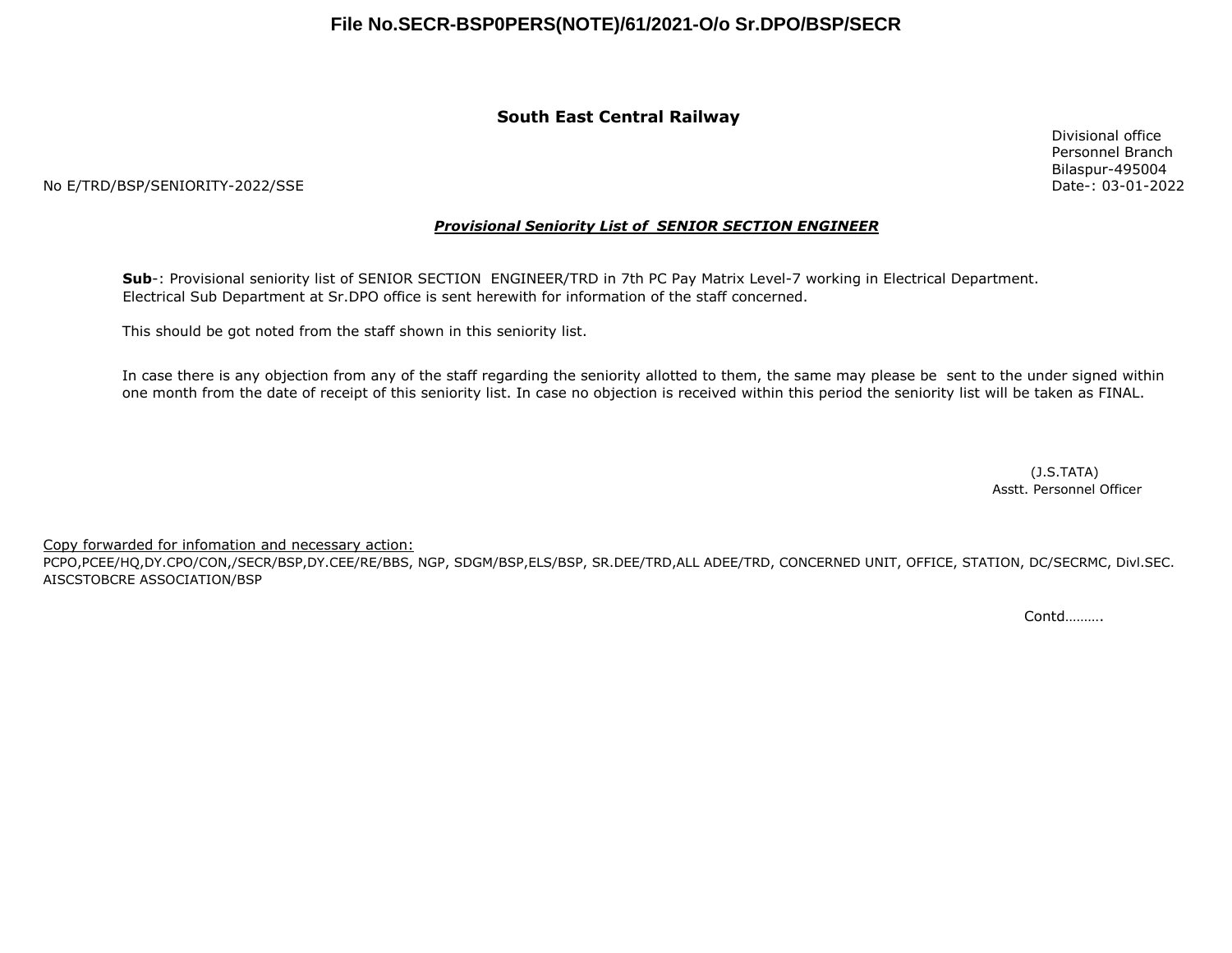#### **PROVISIONAL SENIORITY LIST OF EMPLOYEE (S) FOR SENIOR SECTION ENGINEER AS ON 01-01-2022**

| <b>Department</b>       |               | <b>ELECTRIC (TRD)</b>          | <b>Sub Department:</b> |                      |             | <b>ELECTRIC (TRD)</b> |                                           |            |                  |                                       |                           |  |
|-------------------------|---------------|--------------------------------|------------------------|----------------------|-------------|-----------------------|-------------------------------------------|------------|------------------|---------------------------------------|---------------------------|--|
| Designation             |               | <b>SENIOR SECTION ENGINEER</b> |                        | Salary Grade:        |             |                       | 09300-34800, GP.4600/- (7th P.C. Level-7) |            |                  |                                       |                           |  |
| <b>Division</b>         |               | <b>Bill Unit</b>               |                        | <b>Sanction Type</b> |             |                       | <b>Sanction Strength</b>                  |            |                  |                                       |                           |  |
| <b>BSP</b>              |               | 1000,482,478 & 476             |                        | PT                   |             |                       | 57                                        |            |                  |                                       |                           |  |
| <b>EMPLOYEE DETAILS</b> |               |                                |                        |                      |             |                       |                                           |            |                  |                                       |                           |  |
| Seniority No.           | PFNo./NPS No. | Name(Sri/Smt)                  | Designation            | Comm.                | <b>STN</b>  | Bill<br>Unit          | D/Birth                                   | D/Apptt.   | Date of Prom.    | <b>Effective Date of</b><br>Seniority | <b>Panel Date/Remarks</b> |  |
| $\mathbf{1}$            | 07956873      | PLACIDIUS MINZ                 | SSE                    | ST                   | <b>MDGR</b> | 2482                  | 05-09-1968                                | 13-10-1995 | $01 - 11 - 2003$ | $01 - 11 - 2003$                      | <b>ELS</b>                |  |
| $\overline{2}$          | 07483740      | <b>B.O.BILUNG</b>              | SSE                    | ST                   | <b>BSP</b>  | 2478                  | 30-06-1964                                | 05-06-1996 | 01-03-2005       | 01-03-2005                            |                           |  |
| 3                       | 07047319      | P PAL CHOUDHARY                | SSE                    | UR                   | <b>BSP</b>  | 1000                  | 01-11-1964                                | 27-08-1990 | 28-03-2006       | 28-03-2006                            | CONS.                     |  |
| $\overline{4}$          | 07480210      | CHINTAMANI MAJHI               | SSE                    | ST                   | CPH         | 2476                  | 26-09-1965                                | 07-01-1991 | 16-03-2007       | 16-03-2007                            |                           |  |
| 5                       | 07048312      | PARTHA PRATIM SARKAR           | SSE                    | UR                   | <b>BSP</b>  | 2478                  | 02-02-1967                                | 30-09-1991 | 01-07-2007       | 01-07-2007                            | $\sim$                    |  |
| 6                       | 07564958      | S P SINGH                      | SSE                    | UR                   | <b>BSP</b>  | 1000                  | 03-03-1968                                | 24-10-1992 | 13-10-2008       | 13-10-2008                            | CONS.                     |  |
| $\overline{7}$          | 07564983      | I.S.RANA                       | SSE                    | SC                   | <b>BSP</b>  | 1000                  | 30-06-1969                                | 20-10-1992 | 11-07-2000       | 14-09-2010                            | CONS.                     |  |
| 8                       | 07480260      | SHIB LAL MAJHI                 | SSE                    | ST                   | <b>NGP</b>  | 1000                  | 05-07-1965                                | 24-12-1990 | 19-07-2004       | 14-09-2010                            | CONS.                     |  |
| 9                       | 07958857      | P K MONDAL                     | SSE                    | ST                   | <b>MDGR</b> | 2482                  | 09-01-1974                                | 16-10-1995 | 08-07-2005       | 14-09-2010                            |                           |  |
| 10                      | 07956915      | A C BEHERA                     | SSE                    | <b>UR</b>            | <b>BSP</b>  | 1000                  | 11-05-1973                                | 20-10-1995 | 08-07-2005       | 14-09-2010                            |                           |  |
| 11                      | 07959229      | GOUTAM KUNDU                   | SSE                    | OBC                  | <b>BSP</b>  | 2482                  | 14-11-1968                                | 28-10-1995 | 08-07-2005       | 14-09-2010                            | $\sim$                    |  |
| 12                      | 07961340      | SURESH KUMAR SONI              | SSE                    | OBC                  | <b>BSP</b>  | 1000                  | 18-06-1972                                | 20-05-1996 | 08-07-2005       | 14-09-2010                            | HQ/BSP                    |  |
| 13                      | 07958389      | NAND KISHORE VIJAY             | SSE                    | OBC                  | <b>BSP</b>  | 1000                  | 23-02-1973                                | 25-04-1996 | 08-07-2005       | 14-09-2010                            | CONS.                     |  |
| 14                      | 07963610      | SANJU KUMAR AGRAWAL            | SSE                    | UR                   | <b>BSP</b>  | 2478                  | 15-11-1969                                | 30-04-1996 | 08-07-2005       | 14-09-2010                            |                           |  |
| 15                      | 07961236      | MD. AJEEZUL HASAN              | SSE                    | OBC                  | <b>BSP</b>  | 2478                  | 15-12-1965                                | 03-05-1996 | 08-07-2005       | 14-09-2010                            |                           |  |
| 16                      | 07961984      | SHUBHAM YOKAR                  | SSE                    | ST                   | <b>BSP</b>  | 2478                  | 07-11-1972                                | 12-09-1997 | 22-01-2007       | 14-09-2010                            |                           |  |
| 17                      | 07961741      | GANESH KUMAR SINGH             | SSE                    | UR                   | <b>BSP</b>  | 2478                  | 04-01-1973                                | 17-09-1997 | 22-01-2007       | 14-09-2010                            |                           |  |
| 18                      | 09710250      | SAILENDRA N. PANDIT            | SSE                    | <b>UR</b>            | <b>BBS</b>  | 1000                  | 30-06-1974                                | 13-10-1997 | 22-01-2007       | 14-09-2010                            | RE-BBS                    |  |
| 19                      | 04570789      | ASIT GUHA                      | <b>SSE</b>             | <b>UR</b>            | <b>BSP</b>  | 2478                  | 21-05-1966                                | 28-09-1992 | 24-07-2008       | 14-09-2010                            |                           |  |
| 20                      | 09710120      | MASTER SANJEEV KUMAR           | SSE                    | <b>UR</b>            | <b>BBS</b>  | 1000                  | 08-08-1975                                | 07-10-1997 | 24-07-2008       | 14-09-2010                            | RE-BBS                    |  |
| 21                      | 09772054      | KAUSHIK RANJAN                 | SSE                    | UR                   | <b>JSG</b>  | 2478                  | 16-01-1976                                | 24-07-2001 | 24-07-2008       | 14-09-2010                            |                           |  |
| 22                      | 08AB0652      | DAYA NAND KUMAR                | <b>SSE</b>             | OBC                  | PND         | 2482                  | 30-11-1976                                | 02-02-2008 | 07-02-2009       | 14-09-2010                            |                           |  |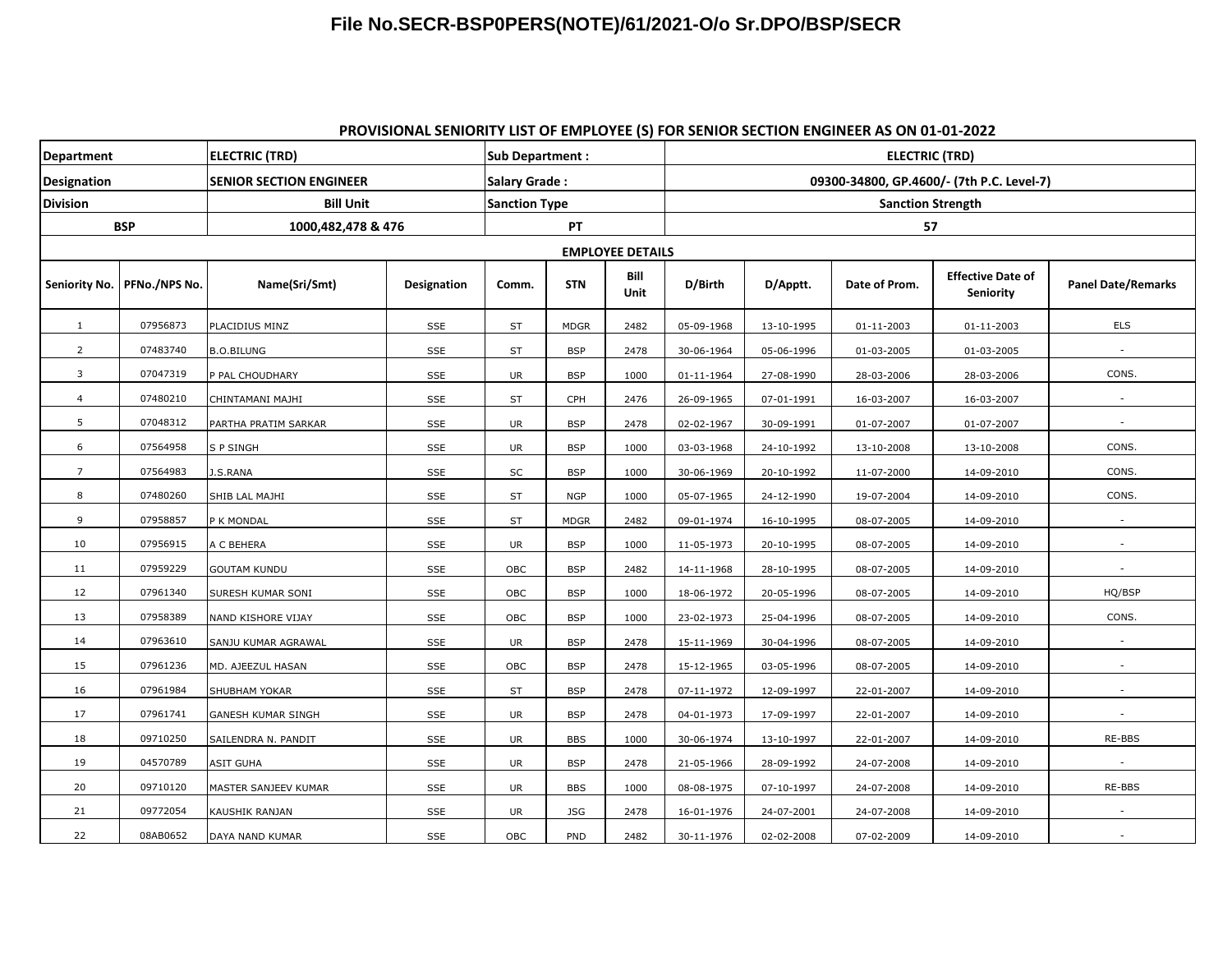| 23 | 09772066    | <b>ARUN KUMAR</b>        | SSE        | OBC       | <b>MDGR</b> | 2482 | 10-12-1978 | 10-08-2001 | 27-01-2010       | 14-09-2010       |            |
|----|-------------|--------------------------|------------|-----------|-------------|------|------------|------------|------------------|------------------|------------|
| 24 | 09782485    | ANUP KUMAR TAMBOLI       | SSE        | <b>UR</b> | RIG         | 2478 | 08-02-1978 | 26-07-2002 | 27-01-2010       | 14-09-2010       |            |
| 25 | 09783210    | <b>BRAJESH SINGH</b>     | SSE        | <b>UR</b> | <b>BSP</b>  | 1000 | 05-01-1977 | 30-07-2002 | 27-01-2010       | 14-09-2010       | CONS.      |
| 26 | 09776278    | R. R. DEWANGAN           | SSE        | OBC       | <b>BSP</b>  | 1000 | 05-05-1973 | 26-07-2002 | 28-11-2011       | 28-11-2011       | CONS.      |
| 27 | 05AB0300    | RAJESH KUMAR             | SSE        | OBC       | <b>BSP</b>  | 1000 | 08-02-1982 | 03-05-2005 | 28-11-2011       | 28-11-2011       | UNDER-SDGM |
| 28 | 05AB0109    | MRINMOY MITRA            | SSE        | OBC       | PND         | 2482 | 22-12-1974 | 03-05-2005 | 06-09-2012       | 06-09-2012       |            |
| 29 | 06067517    | O.P.VIBHUTE              | SSE        | UR        | <b>BSP</b>  | 2478 | 07-10-1964 | 03-12-1986 | 06-09-2012       | 06-09-2012       |            |
| 30 | 09771438    | RAMADANOI SURESH BABU    | SSE        | UR        | <b>BSP</b>  | 2482 | 12-06-1974 | 14-03-2000 | 05-06-2013       | 05-06-2013       | $\sim$     |
| 31 | 07051785    | KAMLESH KUMAR MISHRA     | SSE        | <b>UR</b> | <b>BSP</b>  | 2478 | 12-11-1973 | 05-11-1996 | 01-11-2013       | 01-11-2013       |            |
| 32 | 07052455    | PAWAN KUMAR GUPTA        | SSE        | UR        | <b>BSP</b>  | 2478 | 16-05-1973 | 26-09-2001 | 01-11-2013       | 01-11-2013       |            |
| 33 | 00505985    | HANS RAJ TRIPATHI        | SSE        | <b>UR</b> | <b>JSG</b>  | 2478 | 09-09-1964 | 31-08-1987 | $01 - 11 - 2013$ | $01 - 11 - 2013$ | $\sim$     |
| 34 | 00505973    | S. N. CHOUDHARY          | SSE        | UR        | <b>BSP</b>  | 2478 | 02-04-1963 | 25-08-1987 | 01-11-2013       | 01-11-2013       | $\sim$     |
| 35 | 06067657    | N. JACOB                 | SSE        | UR        | <b>BSP</b>  | 2478 | 13-10-1963 | 02-06-1987 | $01 - 11 - 2013$ | 01-11-2013       | $\sim$     |
| 36 | 06068340    | GOURANG SUNDAR MAJI      | SSE        | UR        | RIG         | 2478 | 16-11-1962 | 19-08-1988 | 01-11-2013       | 01-11-2013       |            |
| 37 | 07565239    | DHARAM DEO BARAIK        | SSE        | ST        | <b>BSP</b>  | 2478 | 12-04-1974 | 25-01-1996 | 01-11-2013       | 01-11-2013       |            |
| 38 | 07953641    | YAD RAM KURRE            | SSE        | SC        | <b>BSP</b>  | 2476 | 03-10-1969 | 18-11-1996 | 01-11-2013       | 01-11-2013       | $\sim$     |
| 39 | 07048051    | VINAY KUMAR MASIH        | <b>SSE</b> | SC        | KGB         | 2482 | 11-07-1971 | 22-02-1991 | 01-11-2013       | 01-11-2013       | $\sim$     |
| 40 | 10NG0063    | SRI SANJEEV KUMAR PRASAD | SSE        | OBC       | SDL         | 2482 | 01-04-1977 | 18-03-2013 | 17-03-2014       | 17-03-2014       |            |
| 41 | 06AB0381    | RAVINDRA JHA             | SSE        | <b>UR</b> | <b>BSP</b>  | 2478 | 22-06-1980 | 24-07-2006 | 30-07-2014       | 30-07-2014       |            |
| 42 | 07565574    | <b>GANPAT KACHHAP</b>    | SSE        | ST        | <b>MDGR</b> | 2482 | 02-11-1969 | 25-01-1996 | 26-12-2014       | 26-12-2014       | $\sim$     |
| 43 | 08CB0535    | SRI SAMARENDRA PALAI     | SSE        | UR        | <b>BSP</b>  | 1000 | 30-06-1985 | 16-04-2012 | 26-10-2015       | 26-10-2015       | CONS.      |
| 44 | 07965072    | KAMAL KUMAR VASTRAKAR    | SSE        | SC        | <b>BSP</b>  | 2476 | 01-07-1971 | 05-06-1998 | 17-12-2015       | 17-12-2015       |            |
| 45 | 07961583    | BUDH NARAYAN DEHARIYA    | SSE        | SC        | <b>KRBA</b> | 2482 | 01-09-1969 | 09-06-1998 | 17-12-2015       | 17-12-2015       |            |
| 46 | 13AB0657    | TILAK RAM PRAJAPATI      | SSE        | OBC       | <b>BSP</b>  | 2478 | 09-08-1987 | 31-12-2014 | 31-12-2015       | 31-12-2015       | $\sim$     |
| 47 | 07047757    | C. CHANDRA SHEKHAR RAO   | SSE        | UR        | <b>BSP</b>  | 1000 | 10-08-1965 | 24-10-1989 | 08-12-2016       | 08-12-2016       | CONS.      |
| 48 | 07962848    | SHRI DHAR DASH           | SSE        | UR        | <b>BRS</b>  | 2478 | 17-05-1971 | 09-09-1997 | 08-12-2016       | 08-12-2016       |            |
| 49 | 06063500    | REMASH CHANDRA MAKER     | SSE        | <b>UR</b> | SDL         | 2478 | 25-04-1966 | 17-09-1986 | 08-12-2016       | 08-12-2016       |            |
| 50 | 24229800980 | SAURABH VIMAL            | SSE        | OBC       | RIG         | 2478 | 09-02-1992 | 20-06-2016 | 05-08-2017       | 05-08-2017       |            |
| 51 | 14AB0880    | PRAHLAD KUMAR KHANDEKAR  | SSE        | SC        | <b>BSP</b>  | 2478 | 17-03-1984 | 31-12-2015 | 22-10-2018       | 22-10-2018       | $\sim$     |
| 52 | 07958870    | PAWAN KUMAR              | SSE        | SC        | <b>MDGR</b> | 2482 | 08-08-1972 | 31-10-1996 | 25-01-2019       | 25-01-2019       |            |
| 53 | 07961303    | SHRAWAN SINGH GOND       | SSE        | <b>ST</b> | CPH         | 2478 | 19-03-1971 | 30-11-1996 | 18-02-2020       | 18-02-2020       |            |